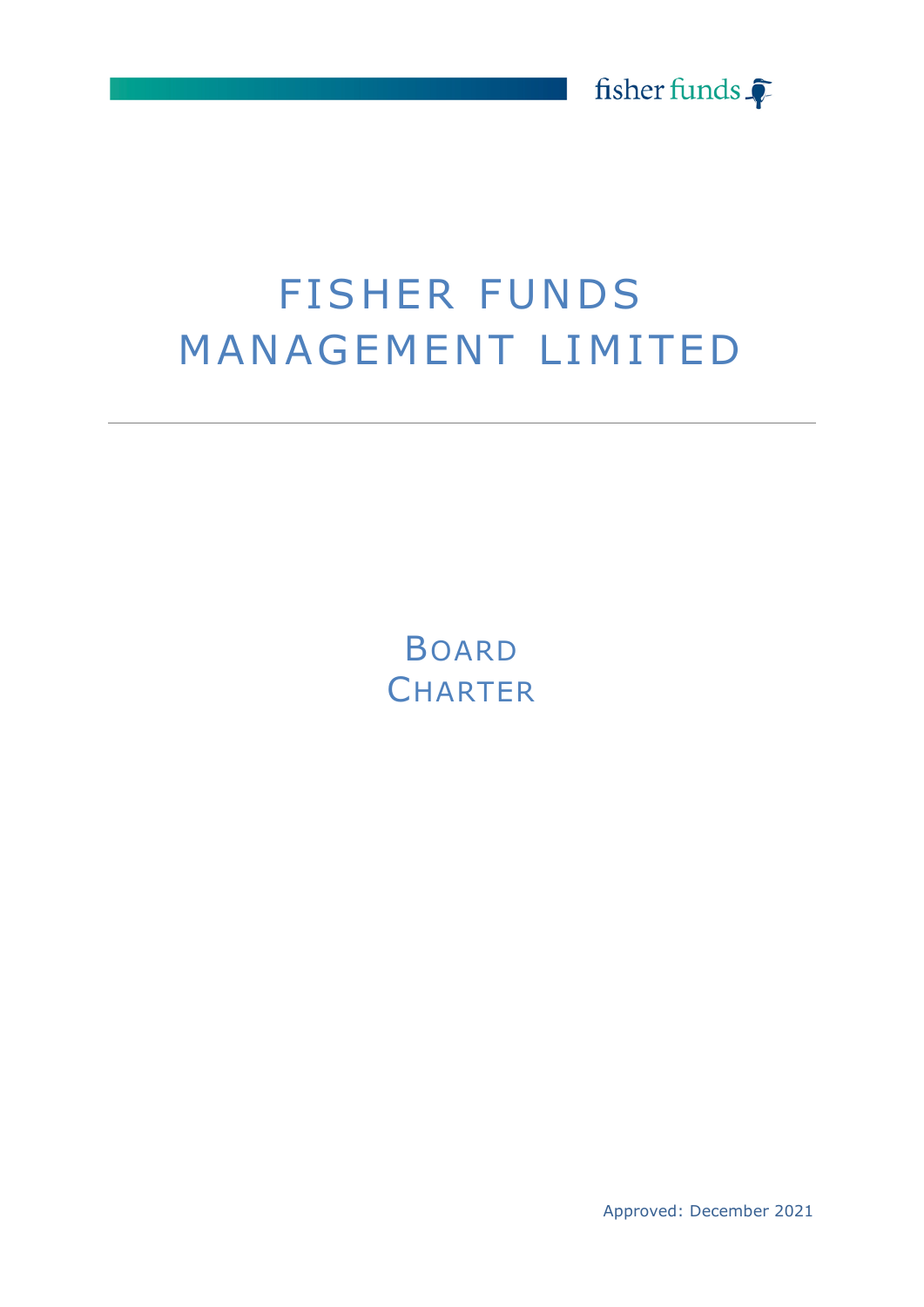#### **1. PURPOSE**

This Board Charter ('Charter') sets out the roles and responsibilities of the Board and Directors, including formal delegations to management.

The Charter highlights the values, principles and practices that underpin the function of the Board of Directors ('Board') at Fisher Funds Management Limited ('Fisher Funds' or the 'Company') and identifies the principles of corporate governance that assist Directors in performing their duties.

This Charter does not attempt to provide a complete record of all formal and informal rules relevant to the Board.

#### **2 . ROLE OF THE BOARD**

The Board is responsible for the governance and control of the activities of the Company. Corporate governance structures and practices must encourage the creation of value for Fisher Funds shareholders whilst ensuring the highest standards of ethical conduct, supporting the achievement of good outcomes for clients, and providing control systems appropriate to the risks faced by the Company.

In practice, the Board operates through delegation, in part, to the Chief Executive Officer and other executives who are charged with the day to day leadership and management of the Company.

### **3. CONDUCT MANAGEMENT PROGRAMME AND CONDUCT PRINCIPLES**

The Board has adopted a Conduct Management Programme, including a set of Conduct Principles.

The Conduct Management Programme assists Fisher Funds to deliver good client outcomes by providing a framework, with a conduct lens, for considering the role of and effects on the client throughout the Fisher Funds' product lifecycle from product development to market offering (including the use of intermediaries), through to postsales analysis, on-going servicing and complaints. The framework has an essential element of effective governance oversight of conduct and is underpinned by the business' cultural orientation and people management systems.

A continuous uplift in good client outcomes can be expected to strengthen Fisher Funds' platform for sustainable growth and enhance delivery of our brand promise by promoting deeper and richer engagement with our clients.

## **4. FUNCT IONS AND RESPONSIBILIT IES OF THE BOARD**

The Board operates in accordance with all applicable laws and regulations and the constitution of Fisher Funds.

The Board's responsibilities include:

• Approving the strategic direction of Fisher Funds and the corresponding business strategies and objectives that give effect to the Company's strategic direction.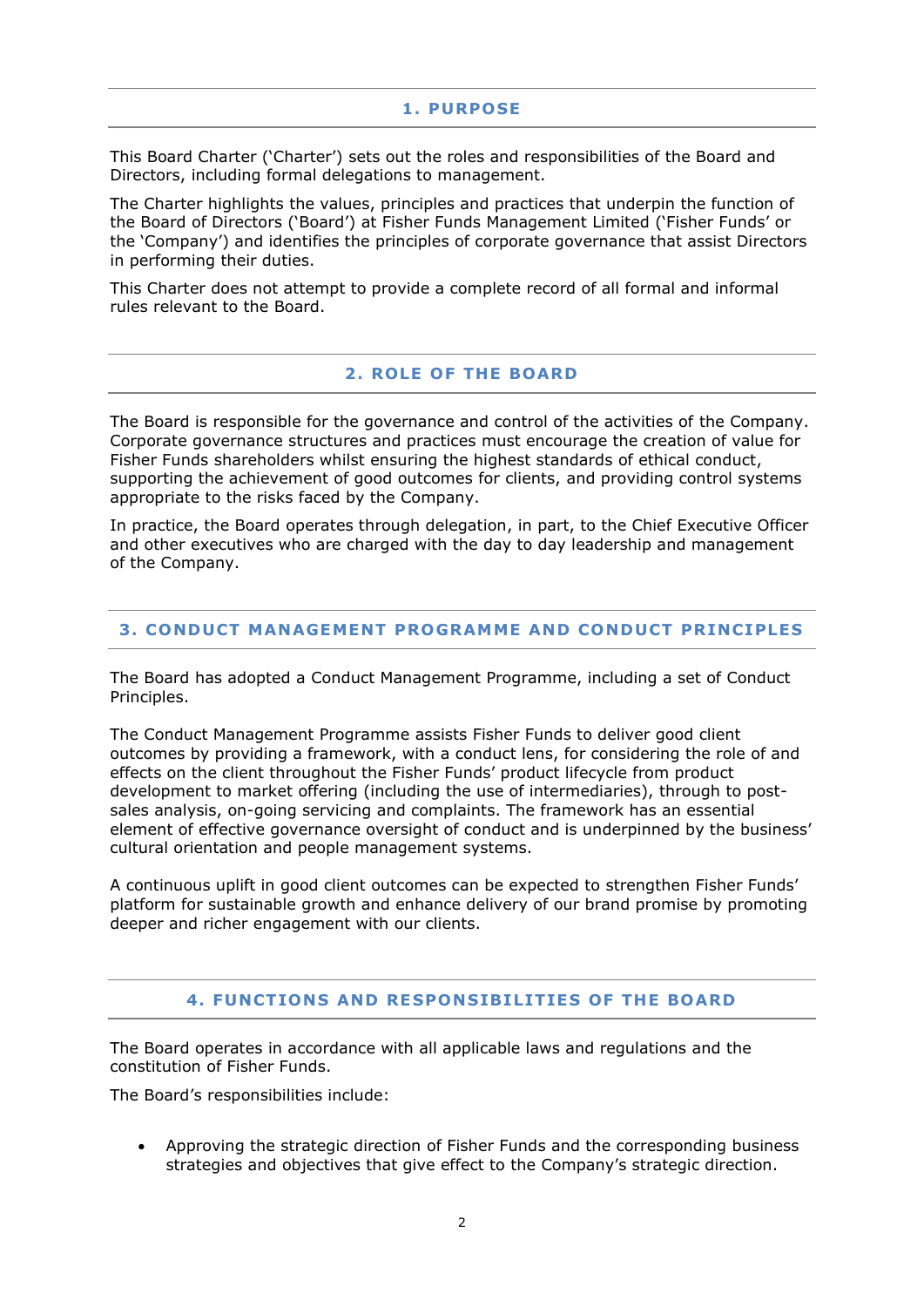- Reviewing and approving the Company's business plans, budgets, capital expenditure and financial forecasts as well as monitoring the financial performance and financial position of the Company.
- Approving and regularly reviewing the Company's key policies and procedures, including the Conduct Management Programme and Conduct Principles, Financial Delegation and Authorities given to management, the Risk Governance Policy, the Securities Trading Policy, this Charter and all Board committee charters
- Overseeing the operation of the Fisher Funds business to ensure that it is being managed appropriately and operates in an honest, ethical and responsible manner.
- Monitoring the operations of the Fisher Funds' business to ensure it is managed appropriately to help deliver good client outcomes.
- Monitoring the Company's adherence with its internal compliance programmes to ensure regulatory, policy and contractual compliance is maintained.
- Maintaining appropriate risk management practices, including those relating to workplace health and safety.
- Monitoring the integrity of the financial reporting process to ensure the timely and accurate reporting of financial results, consistent with all legal and regulatory requirements.
- Managing the appointment, remuneration and performance of the Chief Executive Officer.

## **5 . GOVERNANCE ROLES AND DELEGATIONS**

#### **Board**

The Board has overall responsibility for the strategy, culture, governance and performance of Fisher Funds. The Board has appointed four sub-committees of the Board (outlined in section 6) to assist it in carrying out its responsibilities.

Directors must use reasonable care and exercise independent professional judgment at all times.

The Board and its sub committees are entitled to require management personnel to report directly to them at their respective meetings and each may directly engage external experts at the cost of the Company.

#### **Chairperson**

The Chairperson is elected by the Board and the Chairperson's role is to foster a constructive governance culture, manage the Board effectively and provide leadership to the Board and management.

The Chairperson is separate from the Chief Executive Officer. The relationship between the Chairperson and Chief Executive Officer is important as it facilitates effective working relationships between the Board and management.

#### **Chief Executive Officer**

The Board has delegated authority, in part, to the Chief Executive Officer who is primarily responsible for the effective day to day management and leadership of Fisher Funds.

Specific delegations have been provided to the Chief Executive Officer through the Financial Delegations and Authorities Policy, set by the Board. Other executives of the Company are also provided with delegated authorities. These delegations cover matters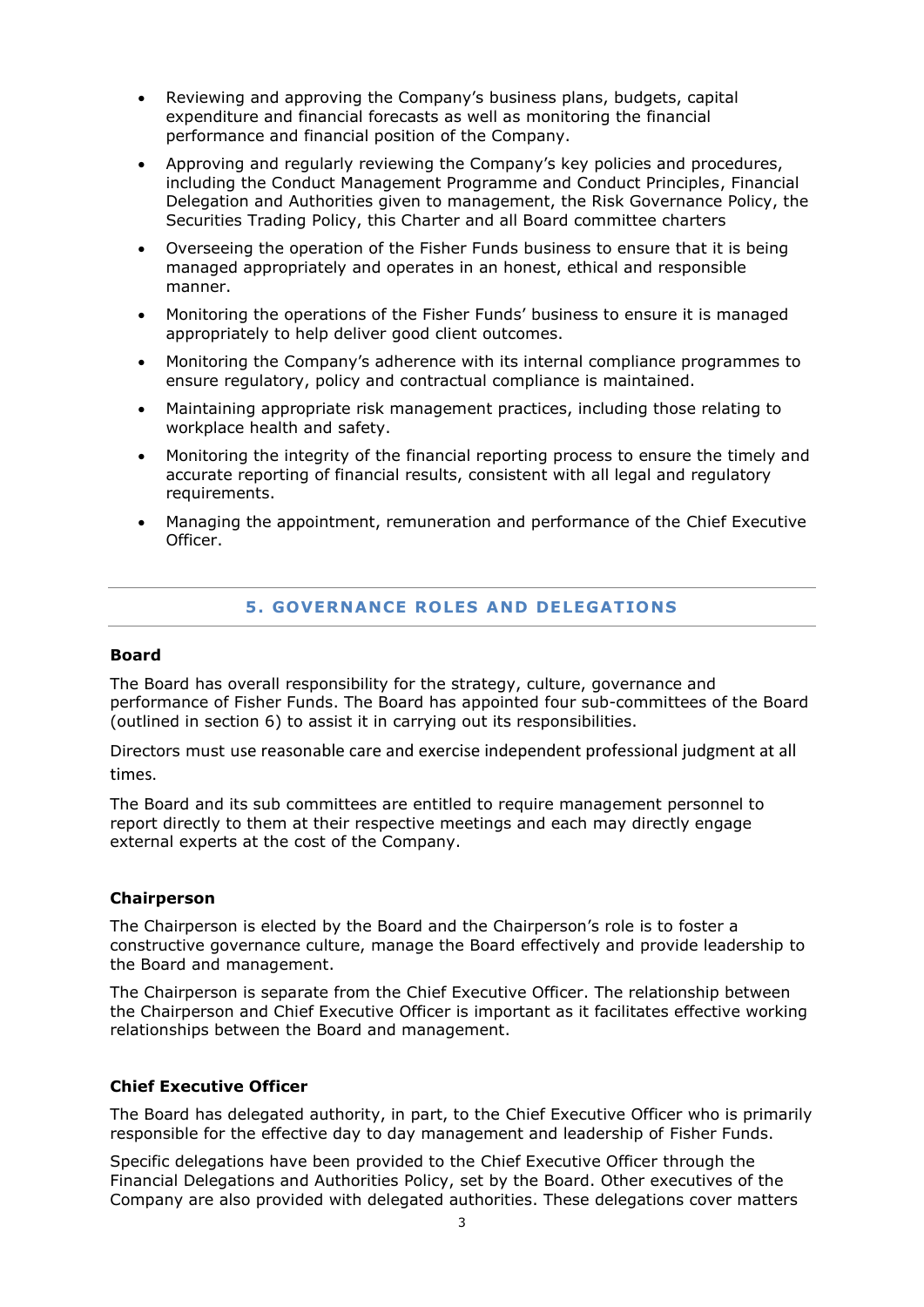such as expenditure limits, key contracts, and dealing with the media. The delegations allow management to conduct business operations through a clear and controlled authority framework, taking into account budgets, compliance requirements and the objectives of the business, while retaining certain authorities solely for the Board.

## **6. BOARD COMM ITTEES**

The Board has established committees to assist it in carrying out its responsibilities and adopted committee charters that set out the delegated function, responsibility and purpose of each committee.

Committee chairs and members are appointed by the Board.

The Board is responsible for the oversight of all committees. Committees may make recommendations to the full Board, but do not make decisions on behalf of the Board unless specifically mandated to do so.

Each committee's charter is reviewed bi-ennially or more frequently if required.

The Board has established four permanent committees:

- The Audit and Risk Committee provides assistance to the Board in fulfilling its responsibilities in relation to the company's financial reporting, internal controls structure, risk management systems and the external audit function.
- The Remuneration Committee provides assistance to the Board with matters relating to; the remuneration, recruitment, retention and performance measurement of the Chief Executive Officer and other selected Executives.
- The Nominations Committee provides assistance to the Board with matters relating to; the recruitment, retention, performance measurement and evaluating the balance of skills, knowledge and experience on the Board.
- The Investment Strategy Committee Ensuring that the company's investment approach is appropriate to meet the investment outcomes promised to clients' generally; to consider material changes to investment policy matters (including fair dealing); to monitor the performance of portfolios and assess strategic and tactical asset allocation decisions.

A copy of each committee's charter is on the Fisher Funds website.

From time to time the Board may establish other standing or temporary committees to consider or monitor specific projects or issues.

## **7. BOARD COMPOSITION**

## **Composition and Independence**

The Board will be structured in such a way, that as a collective group, it has the skill, knowledge, experience, and diversity to meet and discharge its responsibilities.

The number of Directors on the Board at any one time is determined in accordance with the constitution.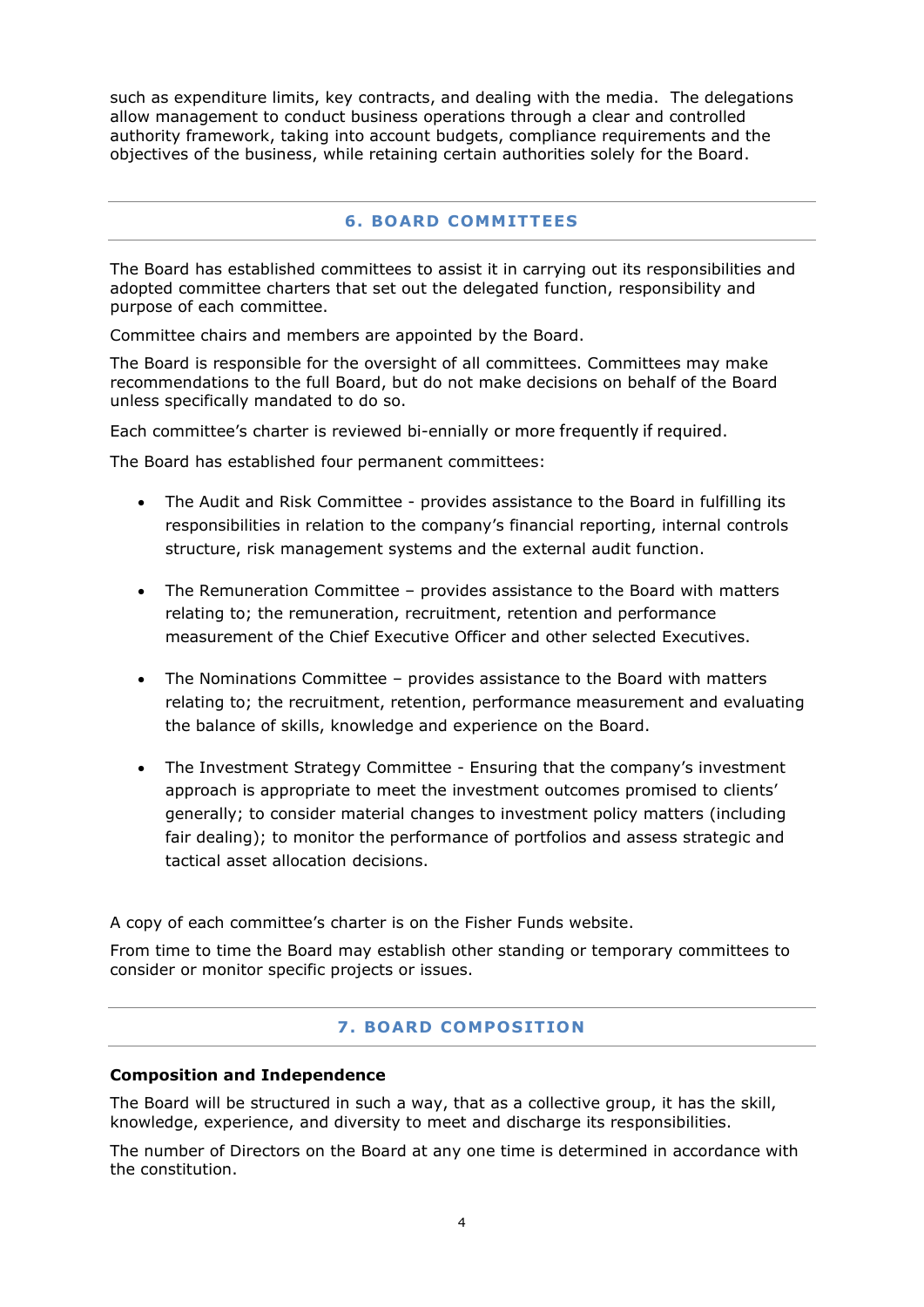Fisher Funds is a privately held company and shareholders have rights to appoint directors' as their representatives as defined in the in the Shareholders' Agreement. All Directors must act in the best interests of the Company, irrespective of their independence.

Details about the current Directors, including their experience and background are available on the Fisher Funds website.

#### **Tenure and Rotation**

There is no maximum term of Director appointments or requirement to retire by rotation. However, the Board considers the collective mix of skills and experience of directors at least annually to ensure it remains effective.

### **Induction**

The Board seeks to ensure that new Directors are appropriately introduced to other Directors and Company management and are well acquainted with Fisher Funds businesses. New Directors receive an induction pack which includes key governance documents and policies.

### **Continuous Education**

It is expected that all Directors continuously educate themselves to ensure that they have appropriate expertise and can effectively perform their duties.

In addition, briefings from key management and industry experts will be arranged for the Board where appropriate.

## **8. BOARD MEETINGS AND PROCEEDINGS**

The Board meets as often as it deems appropriate and typically this is at least six times per year. Additional meetings may be scheduled at the discretion of Directors, as deemed necessary to discharge their obligations.

The constitution requires that a quorum for each Board meeting is a majority of Directors.

To enable appropriate review by Directors, Board papers are sent to Directors approximately one week in advance of Board meetings, in paper and/or electronic form (except in the case of a special meeting, for which the time period may be shorter due to the urgency of the matter to be considered).

Proceedings of all Board meetings are minuted and signed by the Chairperson, subject to prior circulation to Directors and approval by the Board. All discussions at Board meetings and the meeting minutes remain confidential unless there is a specific direction from the Board or disclosure is required by law.

Directors (with the prior consent of the Chairperson) may invite members of management and/or advisors to attend Board meetings as deemed appropriate to discuss or obtain further information on any matter.

When exercising judgement, the Board is entitled to rely on the honesty, integrity and advice of management and the Company's external advisors and auditors, but must not substitute reliance on the advice of management and third parties for the Board's own due consideration of the issues presented to it for review and approval.

In discharging their respective duties, individual Directors may (with the prior approval of the Chairperson) engage and consult with professional advisors from time to time, with any costs being met by the Company.